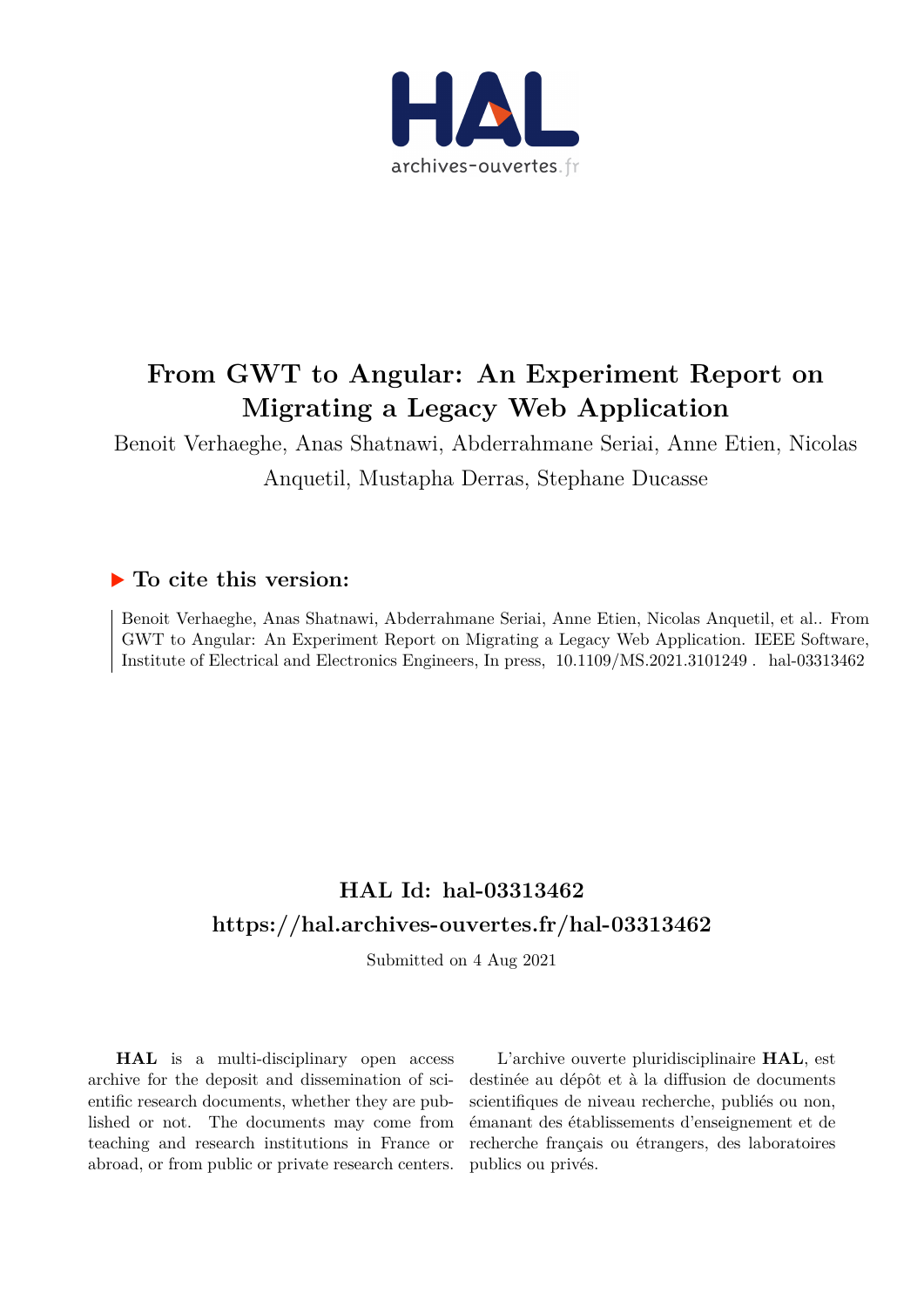# From GWT to Angular: An Experiment Report on Migrating a Legacy Web Application

B. Verhaeghe Berger-Levrault, France Université de Lille, CNRS, Inria, Centrale Lille, UMR 9189 – CRIStAL, France

A. Shatnawi Berger-Levrault, France

A. Seriai Berger-Levrault, France

A. Etien Université de Lille, CNRS, Inria, Centrale Lille, UMR 9189 – CRIStAL, France

N. Anquetil Université de Lille, CNRS, Inria, Centrale Lille, UMR 9189 – CRIStAL, France

M. Derras Berger-Levrault, France

S. Ducasse Université de Lille, CNRS, Inria, Centrale Lille, UMR 9189 – CRIStAL, France

*Abstract***—Berger-Levrault is an international company that developed applications in GWT for more than 10 years. However, GWT is no longer actively maintained, with only one major update since 2015. To avoid being stuck with legacy technology, the company decided to migrate its applications to Angular. However, because of the size of the applications (more than 500 web pages per application), rewriting from scratch is not desirable. To ease the migration, we designed a semi-automated migration approach that helps developers migrate applications' front-end from GWT to Angular and a tool that performs the migration. In this paper, we present our approach and tool. We validated the approach on concrete application migration and compared its benefits to redeveloping the application manually. We report that the semi-automated migration offers an effort reduction over a manual migration. Finally, we present recommendations for future migration projects.**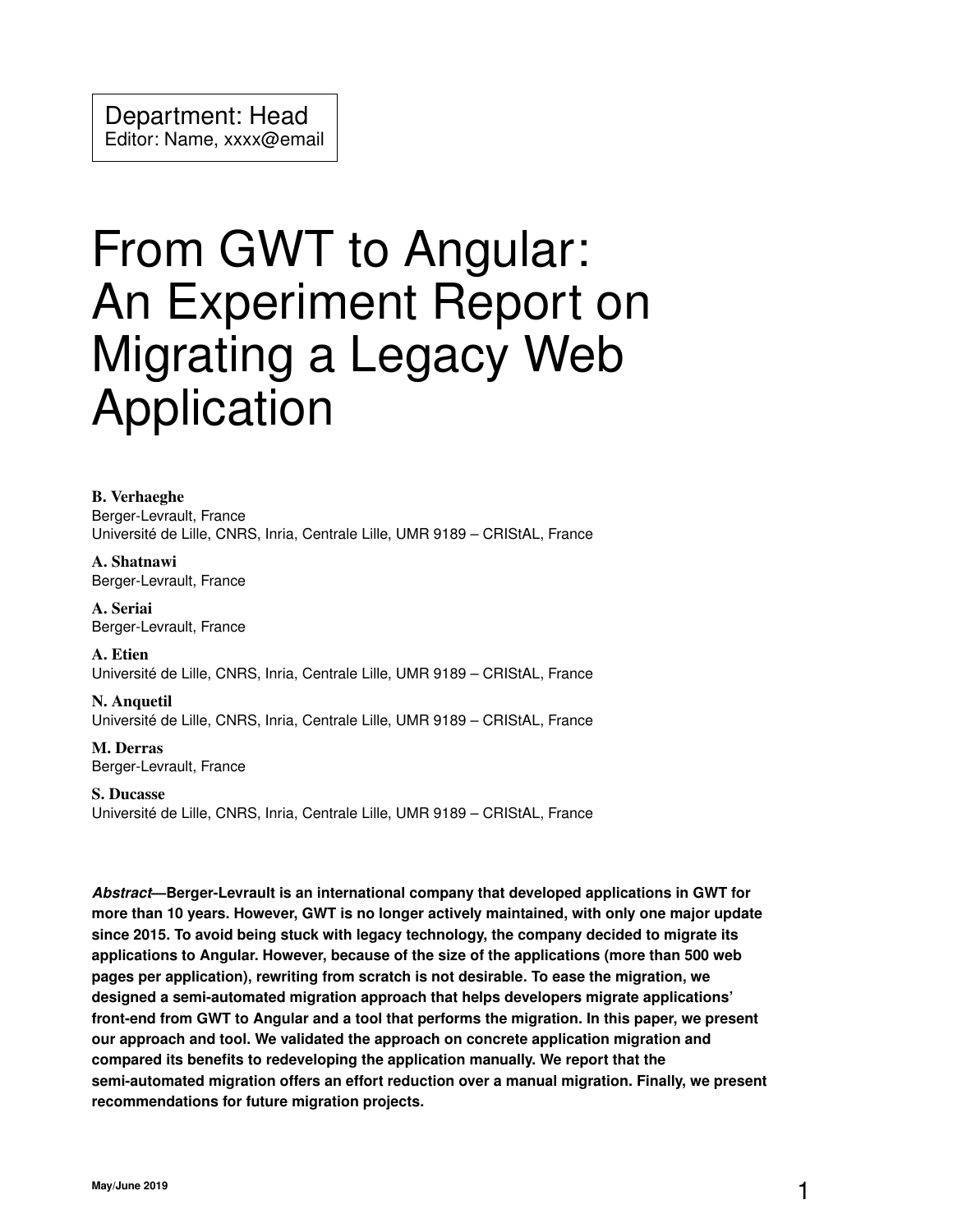**COMPANIES** use GUI frameworks to ease the creation of their applications' front-end. However, those frameworks are getting old and become legacy. In such a situation, companies must migrate their applications to more recent frameworks to avoid being stuck with old technologies.

Berger-Levrault has developed several applications using the Google Web Toolkit (GWT) framework. This framework allows one to write the front-end of a web application in Java. However, GWT received only one major update since 2015. Thus, the company decided to migrate its applications to Angular.

Berger-Levrault evaluated the time needed to redevelop one of its GWT application manually at 8,000 person-days. It includes the migration of more than 500 web pages written with several million lines of code. Considering the size and the number of applications (eight applications targeted for GWT to Angular migration), it is clear that manual migration is not feasible in this industrial context.

To help the company migrate its projects, we designed an iterative semi-automated migration approach. This approach includes a tool called Casino described in a previous paper [1].

In this paper, we first present the migration context and the architecture of the applications to be migrated. Then, we detail the input and output of each step of our approach and how developers can fine-tune Casino along the process for the benefit of the next iteration. We also discuss which actions can be reused and the ones that must be performed for each migration project. Finally, we present a concrete migration experiment. We give figures such as the number of migrated UI elements, time spent, *etc.*, and compare our approach results with a manual migration.

# Migration Context

In the following, we detail the existing migration approaches and the architecture of the applications at Berger-Levrault.

#### Modernization approaches

Many migration approaches were proposed for the modernization of applications [2], [3], [4], [5]. They can be divided into three categories [6]: from scratch, wrapping, and semi-automated migration.

From scratch consists of recreating the full application manually. This solution is adopted for small applications but can not be used for big applications as in the Berger-Levrault context.

Wrapping consists in executing the old application in a new context [7]. Although wrapping provides a fast way to upgrade applications for the end-user, it is a temporary solution for the developers rather than a concrete migration.

Semi-automated migration consists of using tools to migrate completely or partially the application. In the case of partial migration, developers only need to deal with the complex code that can not be automatically migrated. In the end, the application is fully written in the target language/framework.

Another approach, transpilers, migrate from one programming language to another without considering GUI frameworks' specificities [8]. For example, JSweet [9], migrates Java to Type-Script without focusing on GUI and therefore produces poor results in this context.

The semi-automated approach is the most adopted in literature [2], [3], [10], [11], [12], [13]. However, the authors focused on the conception of tools that perform GUI migration and fail to detail the migration process and how their tools fit in. The papers we found are often theoretical, presenting the technical solutions but lacking a practical evaluation of how well developers of a legacy application could perform the kind of incremental migration that is required on a large application. Our partner also needed a better estimation of the investment required to perform a migration.

## Application architecture

To perform a semi-automated GUI migration, we first need to identify the architecture of the applications. Both GWT and Angular allow developers to write applications that follow the Single Page Application (SPA) style.

This high-level architecture is preserved during the migration. However, there are technical differences between GWT and Angular that must be taken into account.

Figure 1 presents an example of a generic web application architecture. It is divided into two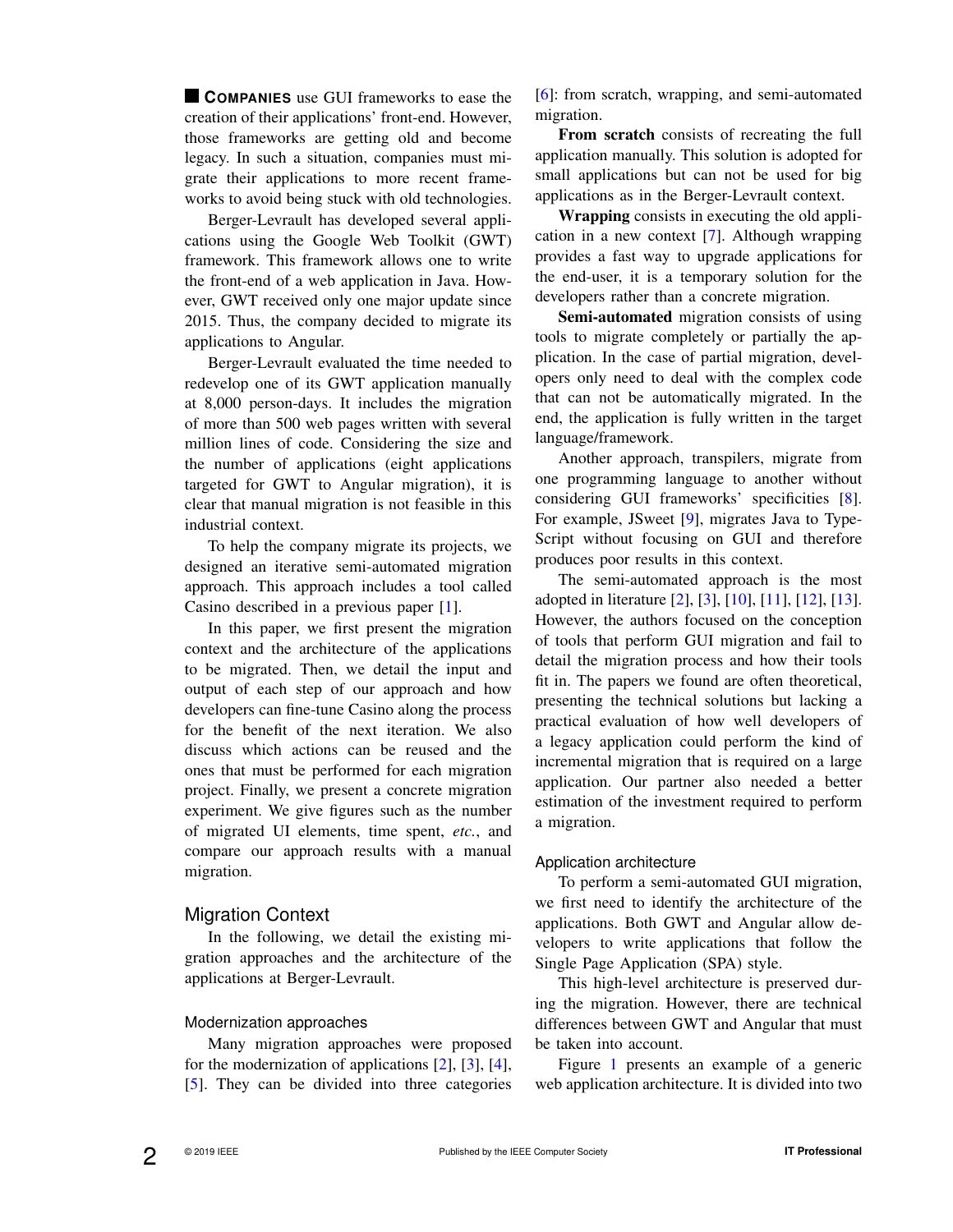

Figure 1: Main parts of a web application architecture

parts: *Shell* [14] and *Content*.

The Shell corresponds to the infrastructure provided by the GUI framework. It includes the company specific rules and configuration. It also includes the front-end header and footer of the web pages.

The Content part is developed for each application. It corresponds to the web page GUI and the business code (*e.g.* the application rules, distant server address, application-specific data).





Figure 2 details the Shell and the Content.

The *Shell* part is subdivided into the *components* and the *controller*.

The Components (also known as widgets) are the UI elements that can be used by developers to design their applications.

The Controller renders the header and footer of the application, ensures the security layer of the front-end (*i.e.*, inject the session ID, redirect to the login page. . . ) and, manages URL mapping (*i.e.*, display the page selected by the user).

The *Content* part of the architecture is divided into the *Data Transfer Objects* (DTOs), the *pages*, and the *services*.

The **DTOs** are the data manipulated by the application. In the object-oriented paradigm, they correspond to classes with attributes. Attributes type can be: primitives (*i.e.* string, int *etc.*), collections, dictionaries, and other DTOs.

The Pages are the GUI and behavioral code (*e.g.*, the code executed when the user interacts with a widget) designed by developers and used by customers. They are designed using *components* of the Shell, and interact with other pages through the *controller*. In particular, they call the *controller* for navigation between pages and transmitting data to other pages. Some *pages* uses *DTOs*. It is the case for pages displaying data retrieved from the back-end. Those *DTOs* are provided by *services*.

The Services are the connection between the front-end and the back-end of the application. When called, they create a request to the backend, receive the result, and transmit the result to the original caller (*i.e.*, a page or another service).

Table 1: Application architecture technical implementation

|                  | GWT                      | Angular                                       |
|------------------|--------------------------|-----------------------------------------------|
| Components       | Java file                | TypeScript, HTML, and CSS<br>files            |
| Controller       | and<br>Java<br>XML files | Module and route file                         |
| DTO <sub>s</sub> | Java class               | TypeScript class without<br>getter and setter |
| Pages            | Java file                | TypeScript, HTML, and CSS<br>files            |
| Services         | <b>GWT/RPC</b>           | <b>REST</b>                                   |

Table 1 summarizes the main technical implementation differences between GWT and Angular. In general, GWT uses Java files, and Angular uses TypeScript, HTML, and CSS files. There is also a major difference in the services. GWT uses a specific GWT/RPC protocol, whereas Angular uses REST.

We will now look at a migration process that will ease the transition from one architecture to another.

# Migration process

To perform the migration from GWT to Angular, we designed a process divided into three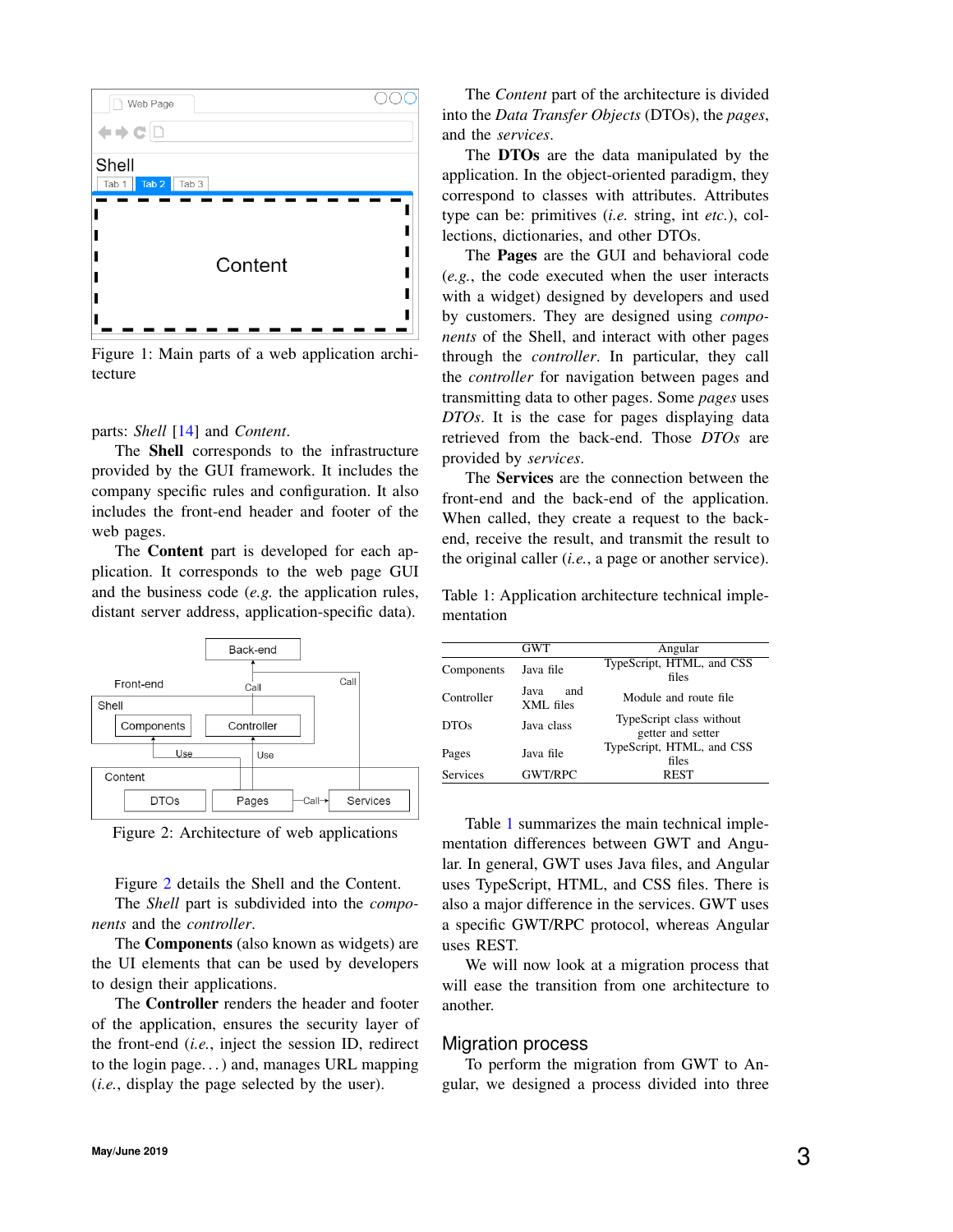# Department Head

steps: shell migration, back-end connection migration, and front-end migration.

## Shell migration

The first step to migrate the applications' GUI is the migration of the Shell in the target framework. This step consists of manually developing in the target framework the pages' header and footer, the CSS, and the company's widgets.

Since the Shell is the same for all the applications, this step needs to be done only once for all migration projects.

Once the Shell is migrated, it is possible to perform the migration of the back-end connection and the migration of the front-end.

#### Back-end connection migration

To perform the migration of the back-end connection, we used the Casino tool (see Figure 3).



Figure 3: back-end connection migration

Casino is an engine that translates GWT GUI to Angular GUI [1]. It performs a static analysis of the GWT source code to extract the frontend of the application (*i.e.*, the widgets, their attributes, and the widgets composition), its behavior, its services, and its DTOs. Internally, Casino uses a mapping of the GWT widgets to their Angular counterparts. This mapping might not be exhaustive, and new widgets can be incrementally added when they are first encountered.

At this step, Casino creates the services in Angular. It transforms the JAVA RPC endpoints (*e.g.*, methods) into Java REST endpoints. Note, the Java REST endpoints, in our case, do not follow RESTful standards, which makes it easier to migrate them (*e.g.*, we do not access element state, but we call methods). Casino also generates

the Angular services to request the Java REST endpoints. For the DTOs, Casino extracts their structures and creates their Angular counterparts.

During this step, all the services and DTOs of the application are migrated automatically by Casino. Thus, it only needs to be executed once for each application migration.

#### Front-end migration

Finally, it is possible to migrate the front-end of the application. Figure 4 presents the migration approach. It consists of three main steps that are repeated over all pages to migrate.

Select a Page in the source application. For example, developers can start with simpler pages or pages that only use widgets already known by Casino. They can also select to migrate a group of pages that work together to avoid dangling dependency issues.

Use Casino to analyze the selected page $(s)$ and generate it(them) into the target framework. This step is automatic.

Fix the page presenting differences between their source and the target versions. Differences are identified "manually", they include visual differences (*e.g.* widgets are missing or the page layout is incorrect), and behavioral differences (*e.g.* the proper behavior is not executed when the user interacts with the page). If there are differences, developers fix them and integrate the migrated page in the final application. Some fixes (for example, adding new widgets to the mapping) can be retro-fitted into Casino to improve the next page migration.

# Evaluation

#### Case study

We evaluate our semi-automated approach on a GWT application of Berger-Levrault. This application is called Omaje and was selected as representative of other Berger-Levrault's applications. Omaje is a client subscription management

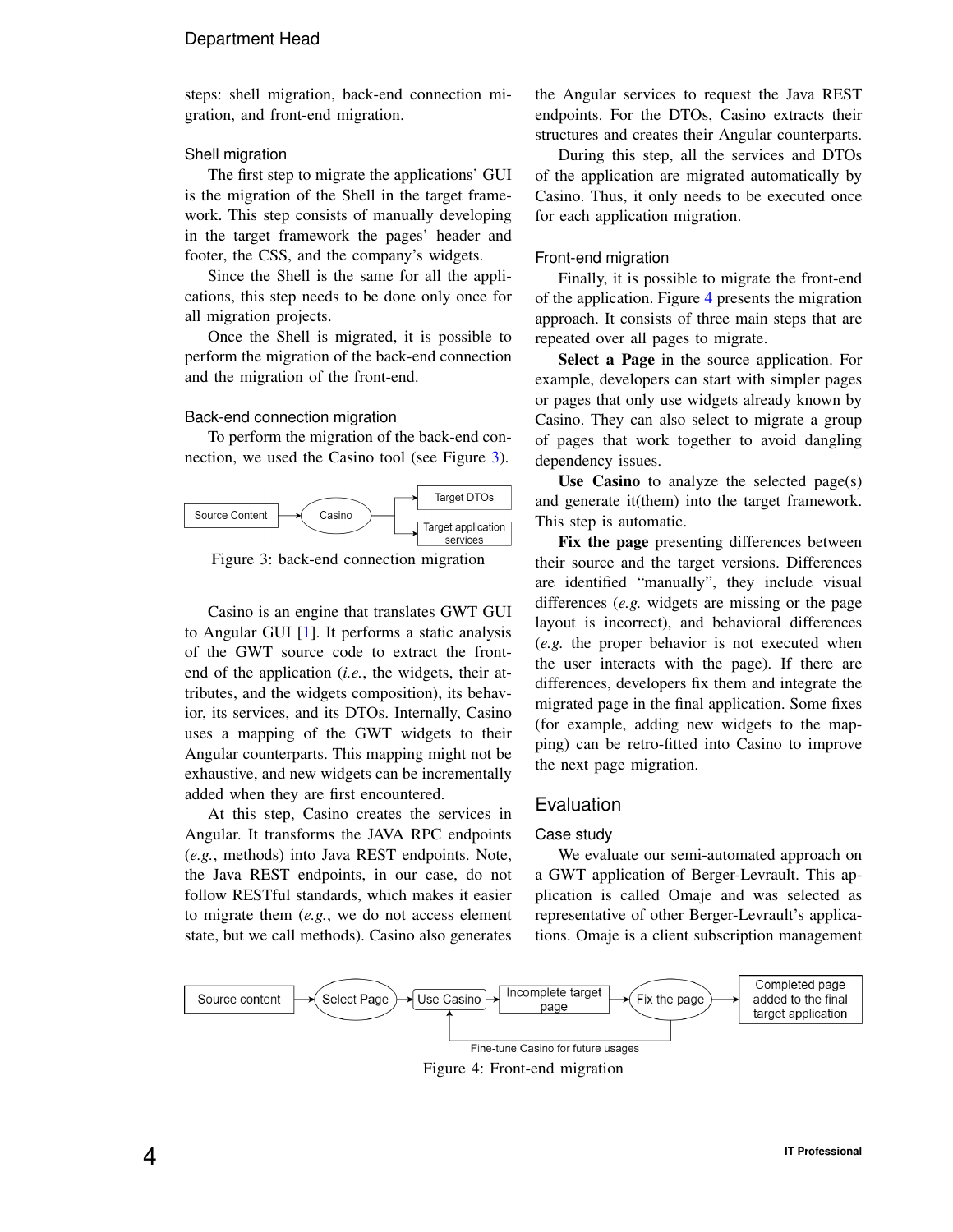application used internally., It is, therefore, a safe case study for our experiment. Omaje includes 20 main pages following the SPA architecture and contains 6,683 GWT elements. It is built with 33 different kinds of widgets, from basic ones (button), to complex ones (charts or tables that auto-update part of the GUI when a row is selected). In total, in its original version, Omaje "weighs" 191 KLOC that are implemented using 2,669 classes and 14,882 methods.

We hired a Master student as a trainee to perform the migration of the GUI of Omaje from GWT to Angular. We wanted somebody who did not know Angular yet (representative of many developers in the company) nor our tool. The drawback of this choice is that the student does not know Omaje either, which would not be the case with a company developer.

The trainee required 10 person-days to install the application environment, discover the Angular framework, and learn how to use our migration approach and tool. Then, he performed the front-end migration. It consisted of following the process described above (selecting a page, migrating it with Casino, fixing and integrating it into the Angular application). When fixing a page, he encountered GUI elements not migrated by Casino because they only exist in the source framework. In this case, he created a corresponding component in the target framework and added it into the Casino's widget map.

#### Effort reduction

Once the environment was installed, the GUI migration was completed in 14 days.

The developers of Omaje had roughly estimated the effort to manually migrate the application to 104 person-days. Although this is a very crude estimation, there is no doubt that our tool allowed the trainee to achieve the same result in considerably less time, and with the added disadvantage that he did not know the application itself at the beginning.

In total, the migration cost 24 days. The migrated application consists of 505 Angular files and 34,830 LOC. It is 82% less than the original application. The main reason is that TypeScript and HTML are less verbose than Java.

Reduction of manual work along the process

As we mentioned earlier, when the migration developer identified a missing GUI element in the Angular application, he developed a generic reusable Angular component. This component is then used by Casino during the generation of other pages.



Figure 5: Results of manual work reduction gained by reusable components to extend Casino tool

■ Time spent to manually complete the migration and create reusable Angular elements in hours (left axis)

■ Number of reusable elements created in this page (right axis)

Figure 5 presents the amount of time in hours required by the developer to perform the migration of each page, with the number of reusable Angular elements created for those pages. The results show that 10 reusable Angular GUI elements have been developed during the migration. One can see that the time steadily decreased as the trainee gained experience with the tool and the required widgets were added.

The time needed to complete the migration of pages 13 and 18 is low despite the creation of two new components. The two components were really simple (*i.e.*, consist of less than three HTML tags), and their behavioral logic was already existing. Thus, nearly no time was required to create them.

We note that the main effort was to add missing Angular elements in the application. Once this step was done, migrating a page became trivial for the Master student. Setting up an expert team dedicated to designing the target Angular elements would have eased the migration.

#### Maintainability of the produced application

A common problem with automatically generated code is the quality of the code. We evaluate this aspect using the SonarQube engine that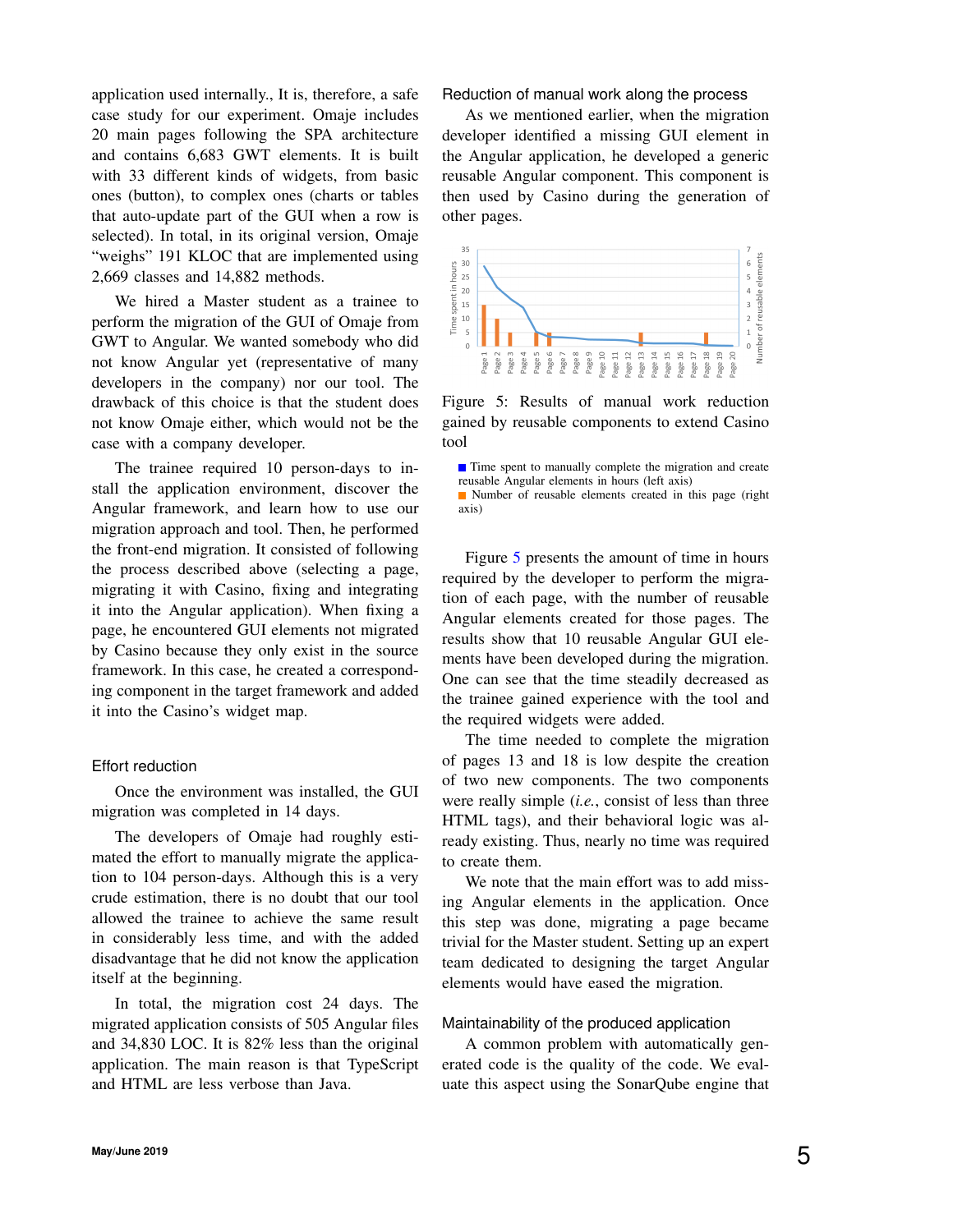# Department Head

provides code quality information over a project. We focused on three aspects: reliability, maintainability, and security. Reliability validates the absence of potential bugs. Maintainability checks that the migrated application will be usable by developers after the migration. Security verifies that the migrated application does not contain vulnerabilities.

Table 2: SonarQube number of issues per quality aspect

|                | Reliability<br>issue | Maintainability<br>issue | Security<br>issue |
|----------------|----------------------|--------------------------|-------------------|
| Original       | $1.389(1\%)$         | 5,075 (3%)               | $4(0\%)$          |
| Semi-automatic | 684 (1%)             | 1,096(5%)                | $1(0\%)$          |
| Full migration | 409 (1%)             | 911(3%)                  | $0(0\%)$          |

In parentheses: percentage of issues per line of code

Table 2 summarizes the result for the code quality evaluation. It presents the number of issues reported for each aspect. It shows that our semi-automatic migration tool did not damage the quality of the code. Although the percentage of issues per line of code is constant, the number of issues has decreased in the migrated application. In fact, by standardizing the former code into the target standard, Casino allows one to remove many Sonar issues. Such standardization of the code is similar to the one performed by [15] to ease the migration process. This is also a common practice when improving an application's maintainability.

The Omaje development team later performed 56 functional test scenarios on the Angular version and did not report any bug. The team also developed new features in the migrated Angular application and did not report any problem. They decided to adopt this version for future development.

# Conclusion

In this paper, we expose a concrete problem of GUI migration. We presented an approach to migrate the front-end of applications and applied it to an application of Berger-Levrault. We report that our approach allows the company to reduce the migration time significantly.

In our experiment, the manual step of the migration has been performed by only one developer. Future work includes the migration of larger applications with a larger team.

As final recommendations, we stress the benefits of standardization of the source code following coding conventions to ease the migration process. This reduces the manual effort to discover and map source widgets to their target counterparts, and it improves the maintainability of the code.

We also encourage future practitioners to pay attention to the differences between the source and target GUI framework architecture style. In our example, both used the SPA architecture style, which did not require additional work. In case the two GUI frameworks are based on different architectures, one has to define rules to migrate from one architecture to the other.

We provide at [https://badetitou.github.io/projects/](https://badetitou.github.io/projects/Casino/) [Casino/](https://badetitou.github.io/projects/Casino/) links to several GUI importers and generators that can help migrate applications and provides details on our approach.

# **REFERENCES**

- 1. B. Verhaeghe, A. Etien, N. Anquetil, A. Seriai, L. Deruelle, S. Ducasse, and M. Derras, "GUI migration using MDE from GWT to Angular 6: An industrial case," in *2019 IEEE 26th International Conference on Software Analysis, Evolution and Reengineering (SANER'19)*, Hangzhou, China, 2019, pp. 579–583. [Online]. Available: <https://hal.inria.fr/hal-02019015>
- 2. K. Garcés, R. Casallas, C. Álvarez, E. Sandoval, A. Salamanca, F. Viera, F. Melo, and J. M. Soto, "Whitebox modernization of legacy applications: The oracle forms case study," *Computer Standards & Interfaces*, pp. 110–122, Oct. 2017.
- 3. O. Sánchez Ramón, J. Sánchez Cuadrado, and J. García Molina, "Model-driven reverse engineering of legacy graphical user interfaces," *Automated Software Engineering*, vol. 21, no. 2, pp. 147– 186, 2014. [Online]. Available: [http://link.springer.com/](http://link.springer.com/10.1007/s10515-013-0130-2) [10.1007/s10515-013-0130-2](http://link.springer.com/10.1007/s10515-013-0130-2)
- 4. H. Samir, A. Kamel, and E. Stroulia, "Swing2script: Migration of Java-Swing applications to Ajax Web applications," in *14th Working Conference on Reverse Engineering (WCRE 2007)*, 2007.
- 5. E. Shah and E. Tilevich, "Reverse-engineering user interfaces to facilitate porting to and across mobile devices and platforms," in *Proceedings of the compilation of the co-located workshops on DSM'11, TMC'11, AGERE! 2011, AOOPES'11, NEAT'11, \& VMIL'11*. ACM, 2011, pp. 255–260.